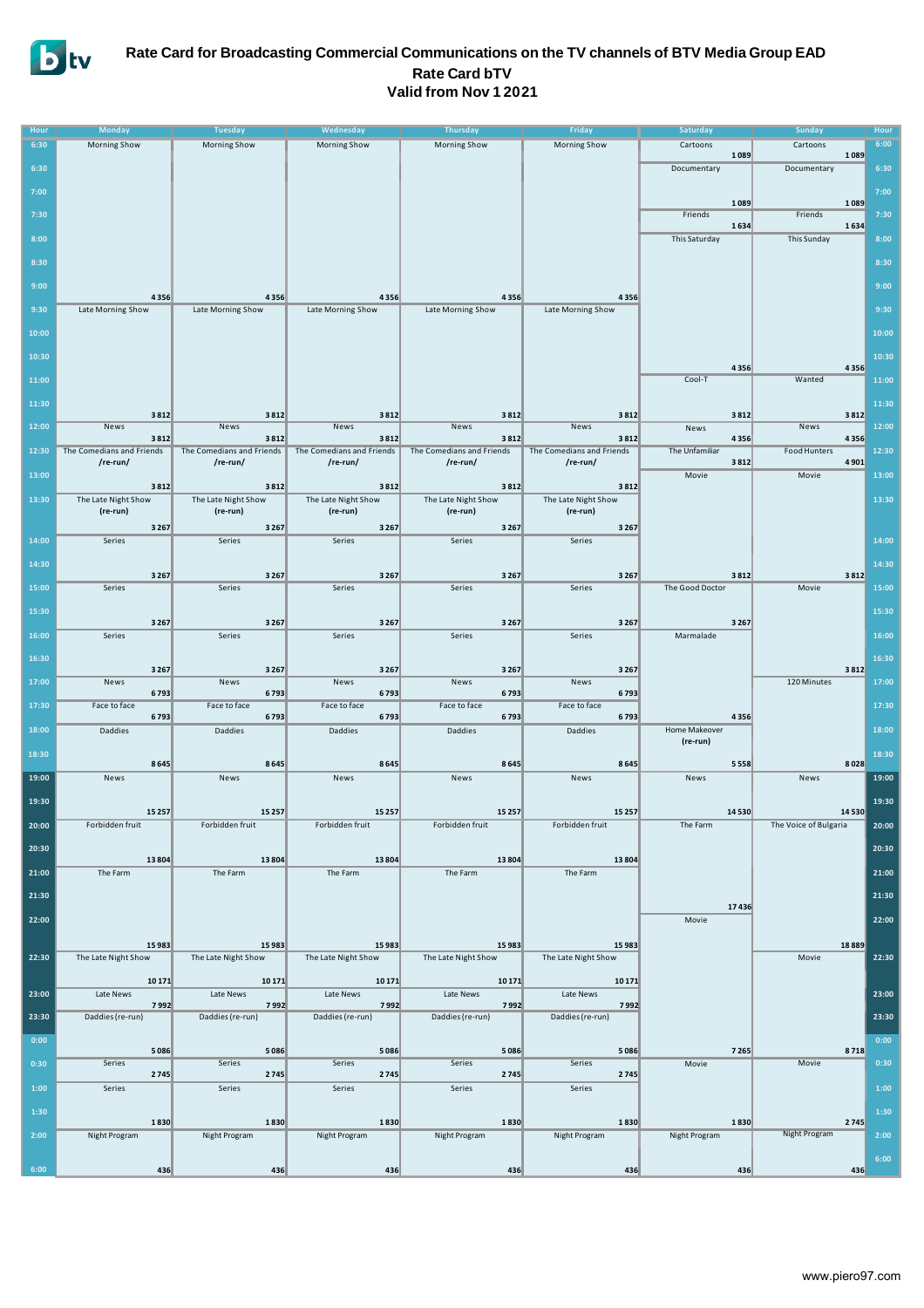

## **Rate Card bTV Valid from Nov 1 2021**

|                |                |      |                                          |           | A 18-49    |            | A 15-64    |            | $F$ 25-54  |            |            | M 18-49    |
|----------------|----------------|------|------------------------------------------|-----------|------------|------------|------------|------------|------------|------------|------------|------------|
| <b>On/From</b> | Day            | Time | Program                                  | Price 30" | <b>RTG</b> | <b>CPP</b> | <b>RTG</b> | <b>CPP</b> | <b>RTG</b> | <b>CPP</b> | <b>RTG</b> | <b>CPP</b> |
|                | $M-F$          |      | 6:00 Morning Show                        | 4 3 5 6   | 4.0        | 1089       | 5.3        | 821        | 4.6        | 938        | 4.0        | 1097       |
|                | $M-F$          |      | 9:30 Late Morning Show                   | 3812      | 3.5        | 1089       | 4.6        | 821        | 4.1        | 938        | 3.5        | 1097       |
|                | $M-F$          |      | 12:00 12 o'clock News                    | 3812      | 3.5        | 1089       | 4.6        | 821        | 4.1        | 938        | 3.5        | 1097       |
|                | $M-F$          |      | 12:30 The Comedians and Friends (re-run) | 3812      | 3.5        | 1089       | 4.6        | 821        | 4.1        | 938        | 3.5        | 1097       |
|                | $M-F$          |      | 13:30 The Late Night Show (re-run)       | 3 2 6 7   | 3.0        | 1089       | 4.0        | 821        | 3.5        | 938        | 3.0        | 1097       |
|                | $M-F$          |      | 14:00 Series                             | 3 2 6 7   | 3.0        | 1089       | 4.0        | 821        | 3.5        | 938        | 3.0        | 1097       |
|                | $M-F$          |      | 15:00 Series                             | 3 2 6 7   | 3.0        | 1089       | 4.0        | 821        | 3.5        | 938        | 3.0        | 1097       |
|                | $M-F$          |      | 16:00 Series                             | 3 2 6 7   | 3.0        | 1089       | 4.0        | 821        | 3.5        | 938        | 3.0        | 1097       |
|                | $M-F$          |      | 17:00 17 o'clock News                    | 6793      | 5.5        | 1235       | 7.0        | 964        | 6.3        | 1075       | 5.4        | 1252       |
|                | $M-F$          |      | 17:30 Face To Face                       | 6793      | 5.5        | 1235       | 7.0        | 964        | 6.3        | 1075       | 5.4        | 1252       |
|                | M-F            |      | 18:00 Daddies                            | 8645      | 7.0        | 1235       | 9.0        | 964        | 8.0        | 1075       | 6.9        | 1252       |
|                | $M-F$          |      | 19:00 News Hour                          | 15 25 7   | 10.5       | 1453       | 12.9       | 1187       | 12.3       | 1240       | 10.0       | 1525       |
|                | $M-F$          |      | 20:00 Forbidden Fruit                    | 13 804    | 9.5        | 1453       | 11.6       | 1187       | 11.1       | 1240       | 9.1        | 1525       |
| 15.11.2021     | $\overline{M}$ |      | 20:00 The Voice                          | 18889     | 13.0       | 1453       | 15.9       | 1187       | 15.2       | 1240       | 12.4       | 1525       |
|                | $M-F$          |      | 21:00 The Farm                           | 15 983    | 11.0       | 1453       | 13.5       | 1187       | 12.9       | 1240       | 10.5       | 1525       |
| 15.11.2021     | $\overline{M}$ |      | 21:30 The Farm                           | 15 983    | 11.0       | 1453       | 13.5       | 1187       | 12.9       | 1240       | 10.5       | 1525       |
|                | $M-F$          |      | 22:30 The Late Night Show                | 10 17 1   | 7.0        | 1453       | 8.6        | 1187       | 8.2        | 1240       | 6.7        | 1525       |
|                | $M-F$          |      | 23:00 Late News                          | 7992      | 5.5        | 1453       | 6.7        | 1187       | 6.4        | 1240       | 5.2        | 1525       |
| 01.11.2021     | $\overline{M}$ |      | 23:30 Будител на годината 2021 (re-run)  | 5 0 8 6   | 3.5        | 1453       | 4.3        | 1187       | 4.1        | 1240       | 3.3        | 1525       |
|                | $M-F$          |      | 23:30 Daddies (re-run)                   | 5 0 8 6   | 3.5        | 1453       | 4.3        | 1187       | 4.1        | 1240       | 3.3        | 1525       |
|                | $M-F$          |      | 0:30 Series                              | 2745      | 3.0        | 915        | 3.4        | 804        | 3.2        | 855        | 3.0        | 906        |
|                | $M-F$          |      | 1:00 Series                              | 1830      | 2.0        | 915        | 2.3        | 804        | 2.1        | 855        | 2.0        | 906        |
|                | $M-F$          |      | 2:00 Night Program                       | 436       | 1.0        | 436        | 1.3        | 348        | 1.1        | 383        | 1.0        | 426        |

|     |             |                              |           | A 18-49    |            | A 15-64    |            | F 25-54 |            |            | M 18-49    |
|-----|-------------|------------------------------|-----------|------------|------------|------------|------------|---------|------------|------------|------------|
| Day | <b>Time</b> | Program                      | Price 30" | <b>RTG</b> | <b>CPP</b> | <b>RTG</b> | <b>CPP</b> | RTG     | <b>CPP</b> | <b>RTG</b> | <b>CPP</b> |
| Sa  |             | 6:00 Cartoons                | 1089      | 1.0        | 1089       | 1.3        | 821        | 1.2     | 938        | 1.0        | 1097       |
| Sa  |             | 7:00 Documentary             | 1 0 8 9   | 1.0        | 1089       | 1.3        | 821        | 1.2     | 938        | 1.0        | 1097       |
| Sa  |             | 7:30 Friends                 | 1634      | 1.5        | 1089       | 2.0        | 821        | 1.7     | 938        | 1.5        | 1097       |
| Sa  |             | 8:00 This Saturday           | 4 3 5 6   | 4.0        | 1089       | 5.3        | 821        | 4.6     | 938        | 4.0        | 1097       |
| Sa  |             | 11:00 Cool-T                 | 3812      | 3.5        | 1089       | 4.6        | 821        | 4.1     | 938        | 3.5        | 1097       |
| Sa  |             | 12:00 12 o'clock News        | 4 3 5 6   | 4.0        | 1089       | 5.3        | 821        | 4.6     | 938        | 4.0        | 1097       |
| Sa  |             | 12:30 The Unfamiliar         | 3812      | 3.5        | 1089       | 4.6        | 821        | 4.1     | 938        | 3.5        | 1097       |
| Sa  |             | 13:00 Movie                  | 3 8 1 2   | 3.5        | 1089       | 4.6        | 821        | 4.1     | 938        | 3.5        | 1097       |
| Sa  |             | 15:00 The Good Doctor        | 3 2 6 7   | 3.0        | 1089       | 4.0        | 821        | 3.5     | 938        | 3.0        | 1097       |
| Sa  |             | 16:00 Marmalade              | 4 3 5 6   | 4.0        | 1089       | 5.3        | 821        | 4.6     | 938        | 4.0        | 1097       |
| Sa  |             | 18:00 Home Makeover (re-run) | 5 5 5 8   | 4.5        | 1235       | 5.8        | 964        | 5.2     | 1075       | 4.4        | 1252       |
| Sa  |             | 19:00 News Hour              | 14 5 30   | 10.0       | 1453       | 12.2       | 1187       | 11.7    | 1240       | 9.5        | 1525       |
| Sa  |             | 20:00 The Farm               | 17436     | 12.0       | 1453       | 14.7       | 1187       | 14.1    | 1240       | 11.4       | 1525       |
| Sa  |             | 22:00 Movie                  | 7 2 6 5   | 5.0        | 1453       | 6.1        | 1187       | 5.9     | 1240       | 4.8        | 1525       |
| Sa  |             | 0:30 Movie                   | 1830      | 2.0        | 915        | 2.3        | 804        | 2.1     | 855        | 2.0        | 906        |
| Sa  |             | 2:00 Night Program           | 436       | 1.0        | 436        | 1.3        | 348        | 1.1     | 383        | 1.0        | 426        |

|                     |                 |             |                                         |           | A 18-49    |            | A 15-64 |            | F 25-54    |            |            | M 18-49 |
|---------------------|-----------------|-------------|-----------------------------------------|-----------|------------|------------|---------|------------|------------|------------|------------|---------|
| <b>On/From</b>      | <b>Day</b>      | <b>Time</b> | Program                                 | Price 30" | <b>RTG</b> | <b>CPP</b> | RTG     | <b>CPP</b> | <b>RTG</b> | <b>CPP</b> | <b>RTG</b> | CPP     |
|                     | Su              |             | 6:00 Cartoons                           | 1089      | 1.0        | 1089       | 1.3     | 821        | 1.2        | 938        | 1.0        | 1097    |
|                     | Su              |             | 7:00 Documentary                        | 1089      | 1.0        | 1089       | 1.3     | 821        | 1.2        | 938        | 1.0        | 1097    |
|                     | Su              |             | 7:30 Friends                            | 1634      | 1.5        | 1089       | 2.0     | 821        | 1.7        | 938        | 1.5        | 1097    |
|                     | Su              |             | 8:00 This Sundav                        | 4 3 5 6   | 4.0        | 1089       | 5.3     | 821        | 4.6        | 938        | 4.0        | 1097    |
|                     | Su              |             | 11:00 Wanted                            | 3812      | 3.5        | 1089       | 4.6     | 821        | 4.1        | 938        | 3.5        | 1097    |
|                     | $\overline{su}$ |             | 12:00 12 o'clock News                   | 4 3 5 6   | 4.0        | 1089       | 5.3     | 821        | 4.6        | 938        | 4.0        | 1097    |
|                     | Su              |             | 12:30 Food Hunters                      | 4 9 0 1   | 4.5        | 1089       | 6.0     | 821        | 5.2        | 938        | 4.5        | 1097    |
| 14.11 & 21.11.2021  | Su              |             | 13:00 Food Hunters                      | 4 9 0 1   | 4.5        | 1089       | 6.0     | 821        | 5.2        | 938        | 4.5        | 1097    |
|                     | Su              |             | 13:00 Movie                             | 3812      | 3.5        | 1089       | 4.6     | 821        | 4.1        | 938        | 3.5        | 1097    |
| 14.11 & 21.11.2021  | Su              |             | 13:30 Movie                             | 3812      | 3.5        | 1089       | 4.6     | 821        | 4.1        | 938        | 3.5        | 1097    |
|                     | Su              |             | 15:00 Movie                             | 3812      | 3.5        | 1089       | 4.6     | 821        | 4.1        | 938        | 3.5        | 1097    |
| 28.11.2021          | Su              |             | 15:00 The Good Doctor                   | 3 2 6 7   | 3.0        | 1089       | 4.0     | 821        | 3.5        | 938        | 3.0        | 1097    |
| 28.11.2021          | Su              |             | 16:00 Manager of The Year 2021 Ceremony | 5990      | 5.5        | 1089       | 7.3     | 821        | 6.4        | 938        | 5.5        | 1097    |
| 14.11 & 21.11.2021  | Su              |             | 16:00 Elections Studio                  | 5 9 9 0   | 5.5        | 1089       | 7.3     | 821        | 6.4        | 938        | 5.5        | 1097    |
|                     | Su              |             | 17:00 120 Minutes                       | 8028      | 6.5        | 1235       | 8.3     | 964        | 7.5        | 1075       | 6.4        | 1252    |
|                     | Su              |             | 19:00 News Hour                         | 14 5 30   | 10.0       | 1453       | 12.2    | 1187       | 11.7       | 1240       | 9.5        | 1525    |
|                     | Su              |             | 20:00 The Voice                         | 18889     | 13.0       | 1453       | 15.9    | 1187       | 15.2       | 1240       | 12.4       | 1525    |
| 14.11. & 21.11.2021 | Su              |             | 20:00 Elections Studio                  | 16 7 10   | 11.5       | 1453       | 14.1    | 1187       | 13.5       | 1240       | 11.0       | 1525    |
| 21.11.2021          | Su              |             | 20:30 The Voice                         | 18889     | 13.0       | 1453       | 15.9    | 1187       | 15.2       | 1240       | 12.4       | 1525    |
| 21.11.2021          | Su              |             | 22:00 Elections Studio                  | 10 17 1   | 7.0        | 1453       | 8.6     | 1187       | 8.2        | 1240       | 6.7        | 1525    |
|                     | Su              |             | 22:30 Movie                             | 8718      | 6.0        | 1453       | 7.3     | 1187       | 7.0        | 1240       | 5.7        | 1525    |
| 14.11. & 21.11.2021 | Su              |             | 0:00 Movie                              | 2745      | 3.0        | 915        | 3.4     | 804        | 3.2        | 855        | 3.0        | 906     |
| 07.11. & 28.11.2021 | Su              |             | 0:30 Movie                              | 2745      | 3.0        | 915        | 3.4     | 804        | 3.2        | 855        | 3.0        | 906     |
|                     | Su              |             | 2:00 Night Program                      | 436       | 1.0        | 436        | 1.3     | 348        | 1.1        | 383        | 1.0        | 426     |

The rating points (RTG) in the rate card above include rating points from live viewing, time shifted viewing and guest viewing, according to the data reported by the peoplemetric agency whose services<br>BTV Media Group EAD u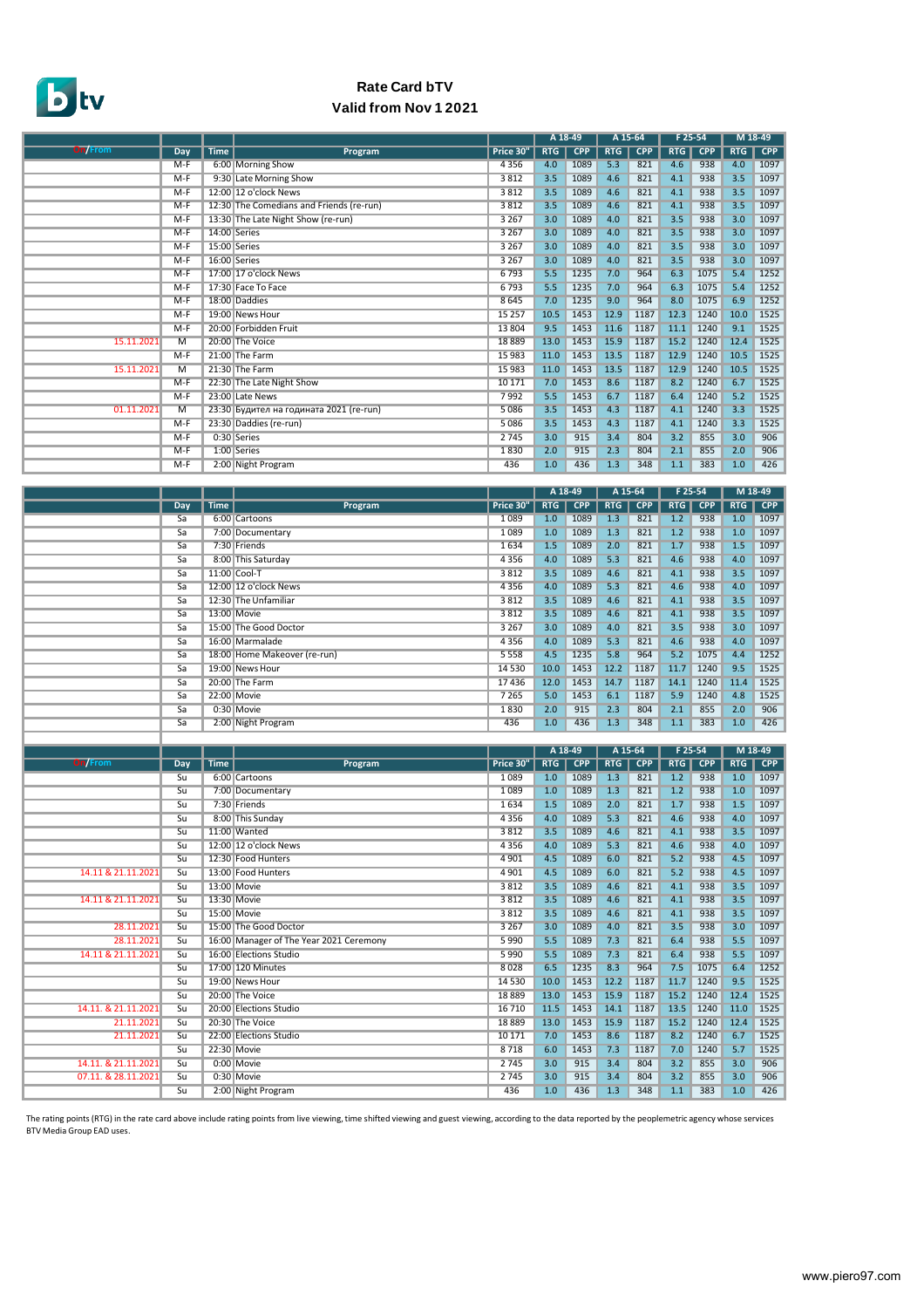

# **Rate Card for the Thematic TV Channels of BTV Media Group EAD Valid from Nov 1 2021**

### 30" spot prices (Client/Agency media planning) - in BGN, excl. VAT

| <b>Time Zones</b>   | <b>bTV Action</b> | <b>bTV Cinema</b> | <b>bTV Comedy</b> | <b>bTV Lady</b> | <b>RING</b> |
|---------------------|-------------------|-------------------|-------------------|-----------------|-------------|
| Day Time            | 343               | 284               | 421               | 49              | 10          |
| <b>Prime Access</b> | 478               | 589               | 645               | 78              | 11          |
| Prime Time          | 1072              | 1216              | 1006              | 144             | 52          |
| Late Fringe         | 420               | 445               | 453               | 74              | 16          |
| Night Time          |                   |                   | 94                |                 | 10          |

The prices for the sport championships are subject to a separate rate card.

#### 30" spot Package prices (BMG Team's planning) - in BGN, excl. VAT

| Price for 30" | <b>bTV Action</b> | <b>bTV Cinema</b> | <b>bTV Comedy</b> | <b>bTV Ladv</b> | <b>RING</b> |
|---------------|-------------------|-------------------|-------------------|-----------------|-------------|
|               | 543               | 595               | 470               | 146             | 94          |

Clients can choose to allocate their budget according to the packages above in one or more channels upon their discretion. The distribution of the budget depends on the channels chosen and is calculated automatically in the official order template.

When buying a campaign based on the package prices, the clients agree to the budget dsitribution per time zones stated in the Sales Policy 2021. If a package is bought, BMG guarantees 100% delivery of the following rating points. The ratings are per spot, average for the day. The total amount of guaranteed TRPs per package is calculated in the official order template. The guaranteed rating pointsinclude rating points from live viewing, time shifted viewing and guest viewing, according to the data reported by the peoplemetric agency whose services BTV Media Group EAD uses.

| <b>Target Group</b> | <b>bTV Action</b> | <b>bTV Cinema</b> | <b>bTV Comedy</b> | <b>bTV Lady</b> | <b>RING</b> |
|---------------------|-------------------|-------------------|-------------------|-----------------|-------------|
| All 18-49           | 0.52              | 0.57              | 0.45              | 0.14            | 0.09        |
| All 15-64           | 0.66              | 0.73              | 0.57              | 0.18            | 0.11        |
| Women 25-54         | 0.60              | 0.66              | 0.52              | 0.16            | 0.10        |
| Men 18-49           | 0.51              | 0.56              | 0.44              | 0.14            | 0.09        |

#### **Sponsorships and alternative forms of advertising**

Special proposals can be made by the Sales Department according to the Clients' needs, including all possible alternative forms of advertising.

All other subjects not mentioned in the present document are regulated by the General Sales Rules for broadcasting TV commercial communications by BTV Media Group EAD. bMG's Sales Department reserves the right to make changes in the present Rate Card.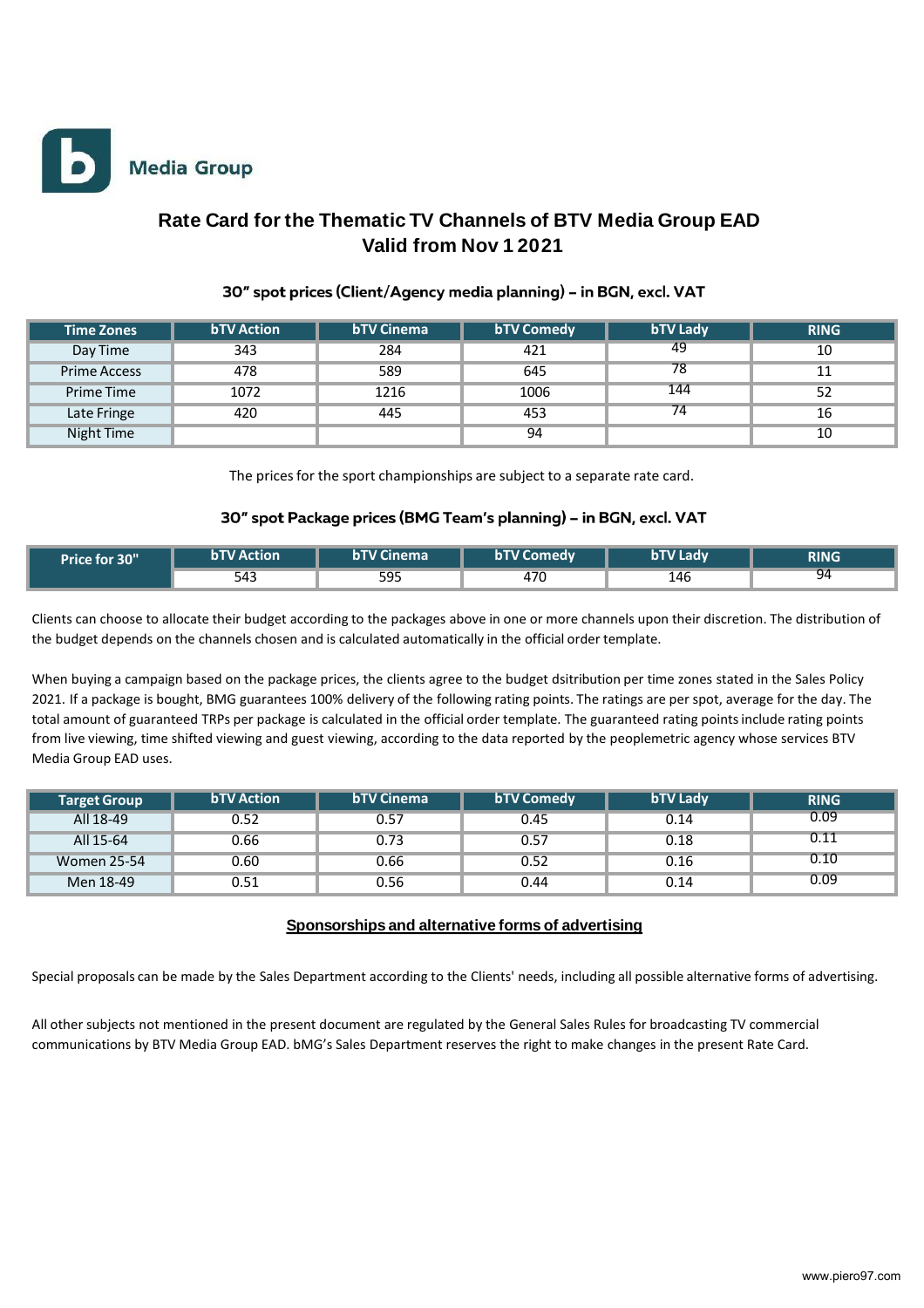

# **Length Coefficients**

| <b>Price For:</b> | Equals:          |
|-------------------|------------------|
| 5" spot           | 50% x 30" price  |
| 10" spot          | 60% x 30" price  |
| 15" spot          | 75% x 30" price  |
| 20" spot          | 90% x 30" price  |
| 25" spot          | 95% x 30" price  |
| 30" spot          | 100% x 30" price |
| 35" spot          | 120% x 30" price |
| 40" spot          | 140% x 30" price |
| 45" spot          | 160% x 30" price |
| 50" spot          | 180% x 30" price |
| 55" spot          | 190% x 30" price |
| 60" spot          | 200% x 30" price |

# **Coefficients for AA forms**

| <b>Type of AA Form</b>         | Index to 30" bTV | Index to 30" TC | <b>Max Lengths in</b><br><b>Sec</b> |
|--------------------------------|------------------|-----------------|-------------------------------------|
|                                |                  |                 |                                     |
| 7"+7" Sponsorship tags         | 110%             | 110%            | 14                                  |
| Sponsored Promo                | 90%              | 100%            | 15                                  |
| <b>Sponsored Content Frame</b> | 120%             | 120%            | 30                                  |
| 3"+4" Break IDs                | 110%             | 110%            | 7                                   |
| $3"+4"$ x Break Ids + VO       | 130%             | 130%            | $\overline{7}$                      |
| <b>Content Split</b>           | 130%             | 130%            | 10                                  |
| Countdown                      | 80%              | 100%            | 10                                  |
| Skyscraper                     | 80%              | 100%            | 10                                  |
| Cut-in                         | 80%              | 100%            | 10                                  |
| <b>Branded Bug</b>             | 70%              | 100%            | 10                                  |
| <b>Branded Promo-bug</b>       | 70%              | 100%            | 10                                  |
| Paid Report                    | 75%              | 75%             | $60 - 120$                          |
| Premium Launch of campaign     | 150%             | 150%            | 30                                  |

| <b>Time Zones</b>   |                 |  |  |  |  |
|---------------------|-----------------|--|--|--|--|
| Day Time            | $06:00 - 17:00$ |  |  |  |  |
| <b>Prime Access</b> | 17:00 - 19:00   |  |  |  |  |
| <b>Prime Time</b>   | $19:00 - 00:00$ |  |  |  |  |
| Late Fringe         | $00:00 - 02:00$ |  |  |  |  |
| Night               | $02:00 - 06:00$ |  |  |  |  |